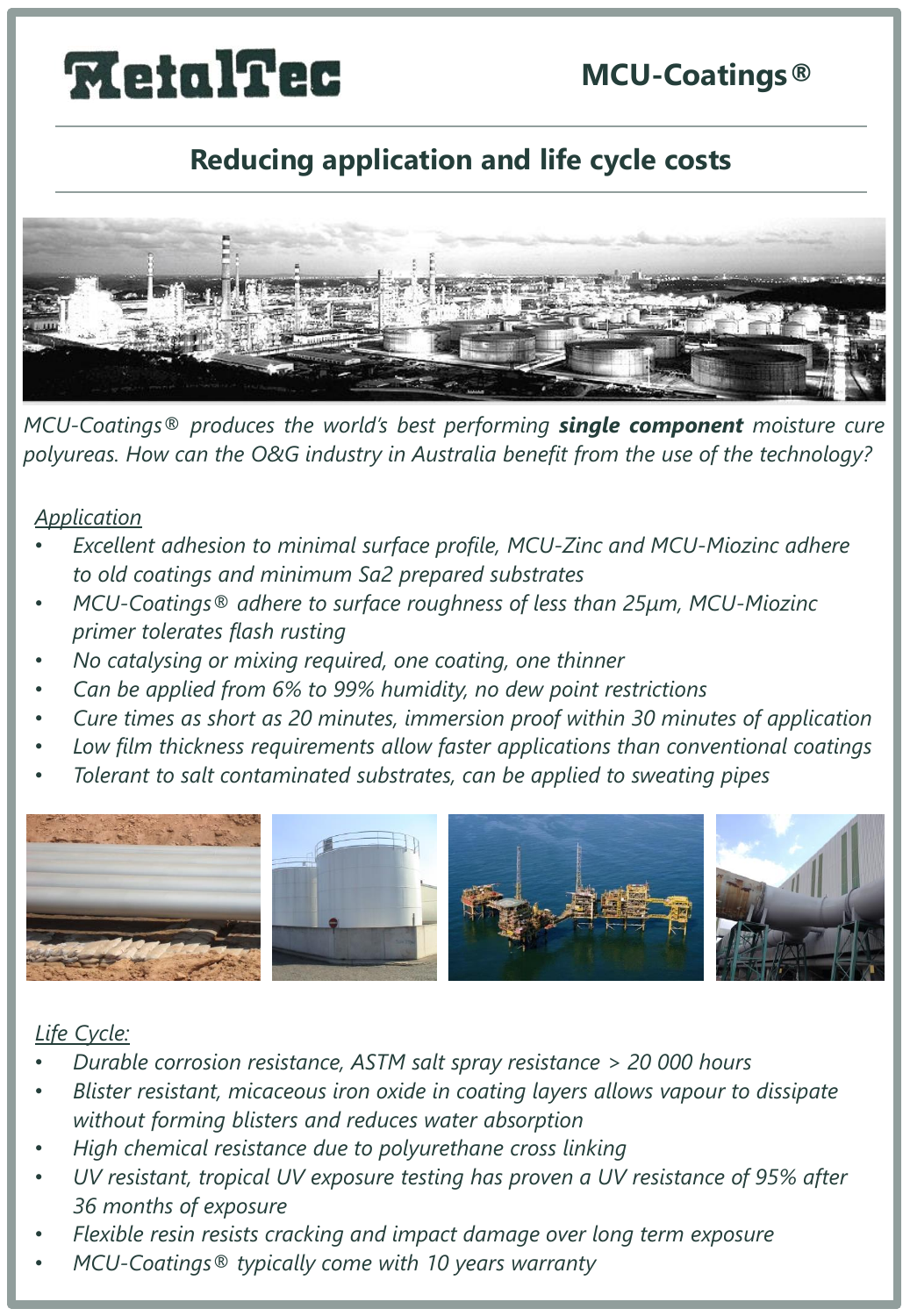#### **MCU-Coatings®**

# **MetalTec**

### **Reducing coating campaign costs**



This case study is for a crude storage tank in WA, with an area of approximately 4000 m<sup>2</sup>. *The tank was coated using a three layer 800 micron epoxy system, and costs and time requirements are compared to those of a similar job performed with a typical two layer 250 micron Miozinc / Topcoat MCU system.*

*Cost estimates include:*

- *Total surface preparation costs, including labour and materials*
- *Coating costs, including labour and materials*



*Further savings that would be realised through the use of MCU, not included in the above costs:*

- *Scaffolding costs: Shorter job duration means lower scaffolding costs*
- *Weather related delays: MCU system is more flexible in regards to weather, lowering delays*
- *Materials transport and disposal costs: Lower material consumption means lower materials transport and disposal costs, and an overall more environmentally friendly job.*

| <b>Task Name</b>             | <b>Comments</b>    | Jul |                                                                                                  |         |         |         | Aug     |         |         |         |         |         |
|------------------------------|--------------------|-----|--------------------------------------------------------------------------------------------------|---------|---------|---------|---------|---------|---------|---------|---------|---------|
|                              |                    | 26  | Week 27                                                                                          | Week 28 | Week 29 | Week 30 | Week 31 | Week 32 | Week 33 | Week 34 | Week 35 | Week 36 |
|                              |                    | ☆   | $\begin{array}{c c c c c c} \hline \mathbb{R} & \mathbb{R} & \mathbb{R} \end{array}$<br>$\alpha$ |         |         |         |         |         |         |         |         |         |
| $\blacksquare$ Epoxy Coating | 800 micron DFT     |     |                                                                                                  |         |         |         |         |         |         |         |         |         |
| Surface Preparation SA3      |                    |     |                                                                                                  |         |         |         |         |         |         |         |         |         |
| Primer                       |                    |     |                                                                                                  |         |         |         |         |         |         |         |         |         |
| Mid and Top Coat             | 2 component system |     |                                                                                                  |         |         |         |         |         |         |         |         |         |
|                              |                    |     |                                                                                                  |         |         |         |         |         |         |         |         |         |
| $\equiv$ MCU                 | 250 micron DFT     |     |                                                                                                  |         |         |         |         |         |         |         |         |         |
| Surface Preparation ST3      |                    |     |                                                                                                  |         |         |         |         |         |         |         |         |         |
| Primer                       |                    |     |                                                                                                  |         |         |         |         |         |         |         |         |         |
| Mid and Top Coat             | 1 component system |     |                                                                                                  |         |         |         |         |         |         |         |         |         |
|                              |                    |     |                                                                                                  |         |         |         |         |         |         |         |         |         |